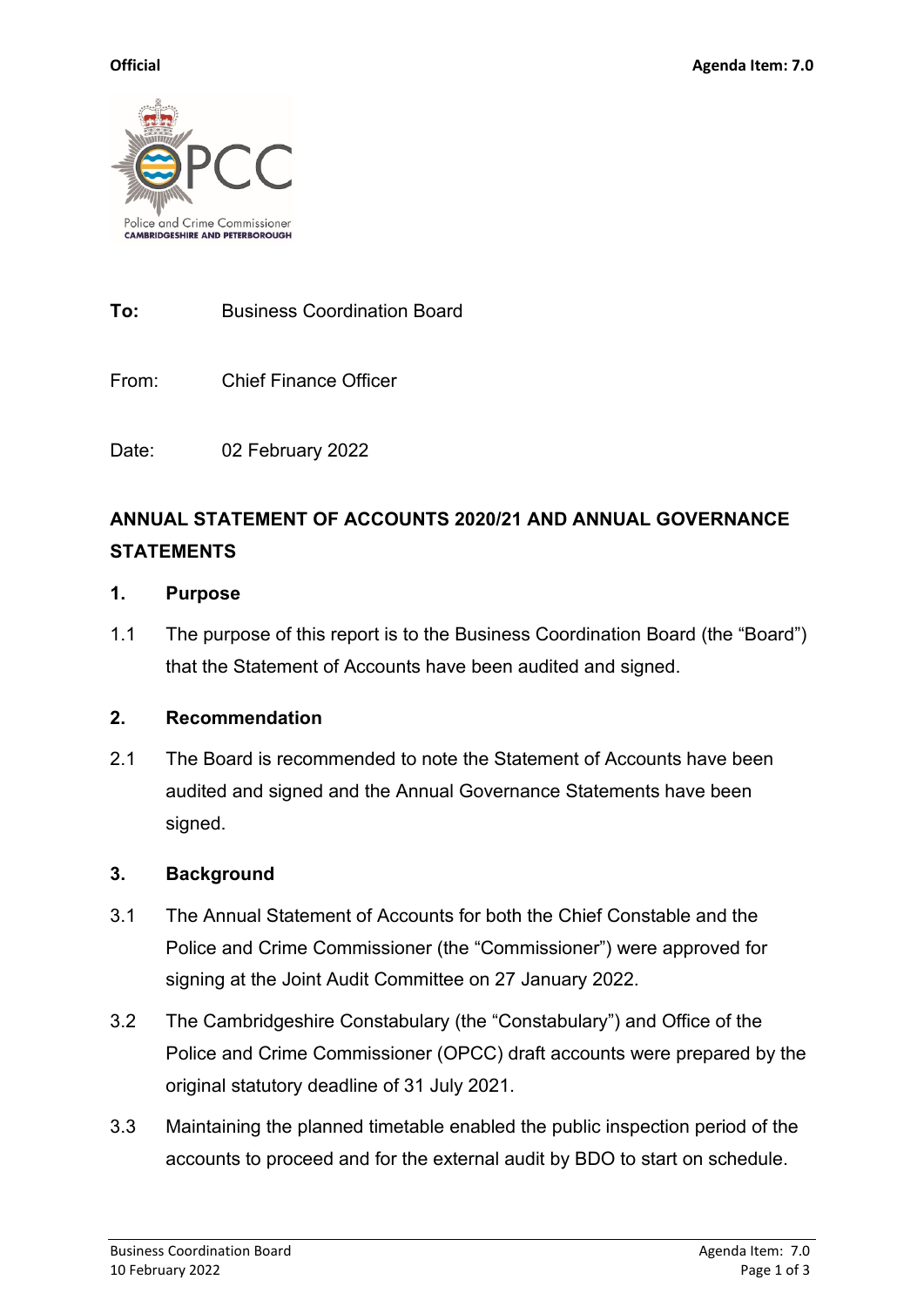The external audit of the accounts was delayed as the auditors required additional time to complete the outstanding areas of the audit in the context of competing demands.

- 3.4 The External Audit opinion for both the Chief Constable and the Commissioner's financial statements states:
	- the financial accounts give a true and fair view of the financial position as at 31 March 2021 of its expenditure and income for the year then ended;
	- have been prepared properly in accordance with applicable law and the Chartered Institute of Public Finance and Accountancy/Local Authority (Scotland) Accounts Advisory Committee (CIPFA/LASAAC) Code of Practice on Local Authority Accounting in the United Kingdom 2020/21; and
	- have been prepared in accordance with the requirements of the Local Audit Accountability Act 2014.
- 3.5 The new National Audit Office (NAO) Code of Audit Practice for 2020/21 has changed how external audit will report on Value for Money (VfM). Auditors will no longer issue a single conclusion on arrangements as part of their opinion on the financial statements. Instead, auditors will report significant weaknesses in arrangements when they identify them and make recommendations for improvement.
- 3.6 A new document, the Auditor's Annual Report will cover reporting on arrangements for financial sustainability, governance and improving VfM. This document is to be issued no later than three months after the auditor has issued their opinion on the financial statements.

### **4. Recommendation**

4.1 The Board is recommended to note the Statement of Accounts have been audited and signed and the Annual Governance Statements have been signed.